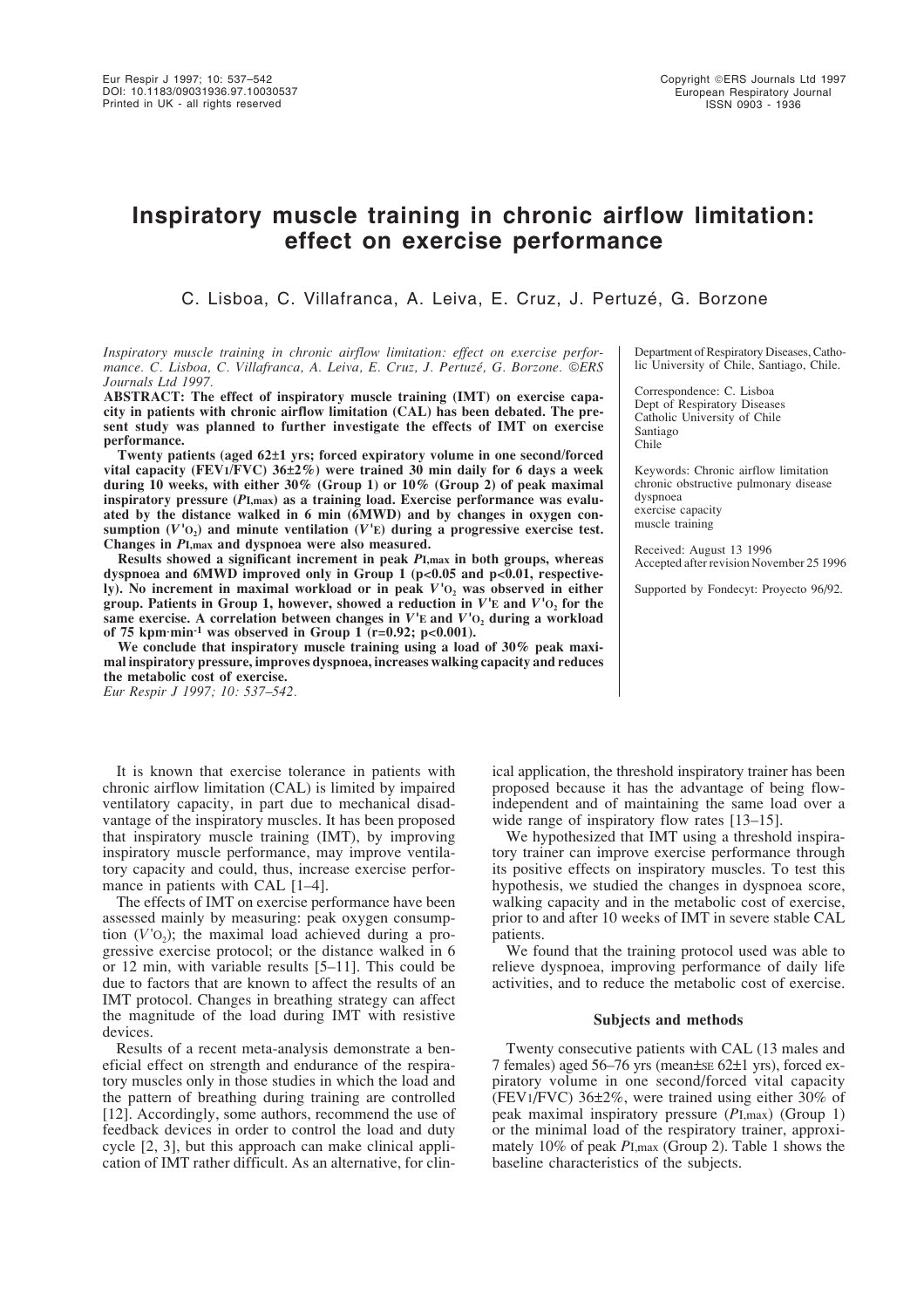Table 1. – Baseline characteristics of patients

|                         | Group 1<br>$(n=10)$ | Group 2<br>$(n=10)$ |
|-------------------------|---------------------|---------------------|
| Sex M/F                 | 6/4                 | 7/3                 |
| Age yrs                 | $61\pm2$            | $64+2$              |
| FEV <sub>1</sub> % pred | 40±4                | $37 + 4$            |
| $FEV1/FVC$ %            | 39±3                | $33+2$              |
| FVC % pred              | 82±5                | 89±7                |
| $P_{\text{I,max}}$ kPa  | $6.0 \pm 0.5$       | $6.7 \pm 0.5$       |
| Pa, O, kPa              | $8.8 \pm 0.3$       | $7.9 \pm 0.3$       |
| $Pa, CO$ , $kPa$        | $5.5 \pm 0.3$       | $5.6\pm0.25$        |
| 6MWD m                  | $303\pm38$          | $316\pm31$          |
| Dyspnoea points         | $4.0 \pm 0.3$       | $4.8 \pm 0.5$       |

Values are presented as mean±SEM. M: male; F: female; FEV1: forced expiratory volume in one second; FVC: forced vital capacity;  $\overline{P}_{I,\text{max}}$ : maximal inspiratory pressure;  $P_{a,O_2}$ : arterial oxygen tension;  $P_{a,CO_2}$ : arterial carbon dioxide tension; 6MWD: 6 min walking distance.

Patients were randomly assigned for training with one of these loads in a double-blind fashion. The patients were unaware of the magnitude of the load and the investigators who performed the measurements were also unaware of the patient's training load. Training was performed at home using a threshold inspiratory trainer (HealthScan Products Inc., NJ, USA), for 30 min a day during 6 days a week for 10 weeks.

Inclusion criteria were: a) stable period of their disease; b) dyspnoea during daily life activities; c) FEV1/ FVC less than 60%; and d) absence of cardiac or any other disease that could interfere with exercise performance.

Patients were informed of the purpose of the study and had agreed to participate. The protocol was approved by the Ethics Committee at the School of Medicine, Catholic University of Chile.

Before starting IMT, patients were studied for 4 weeks (run-in period). During that period, they were evaluated on at least three occasions to obtain baseline values. Bronchodilator therapy was maintained in both groups throughout the study. Antibiotics were administered during respiratory infections. During the initial and final assessments, all patients had been free of symptoms of respiratory infection for at least 1 week.

Inspiratory training effects were assessed by measuring changes on peak *P*I,max, dyspnoea, 6 min walking distance (6MWD), and exercise capacity using a cycle ergometer. For the latter two tests, respiratory effort was evaluated using Borg's psychophysic scale [16].

### *Changes in maximal respiratory pressure*

Maximal inspiratory mouth pressure was measured at functional residual capacity (FRC) in a quasistatic way, according to the method proposed by BLACK and HYATT [17], using a PM45  $\pm 200$  cmH<sub>2</sub>O Validyne differential pressure transducer (Northridge, CA, USA). The spurious contribution of orofacial muscles was avoided by a port with a 1.5 mm diameter hole in the mouthpiece. Peak values were recorded on a Hewlett Packard chart recorder (Palo Alto, CA, USA), and the highest value of at least five manoeuvres was considered for results. In Group 1, measurements were performed once a week for adjustment of the training load with increasing *P*I,max. Patients in Group 2 were also evaluated once a week, but the minimal load of the training device was maintained. Reported baseline results are the mean values obtained during the run-in period. The time course of the changes in *P*I,max during the training period are presented.

## *Changes in dyspnoea*

Dyspnoea was evaluated under basal conditions using the score of MAHLER *et al.* [18]. This score takes into consideration both functional impairment and the magnitude of the efforts and tasks that elicit dyspnoea. The effect of IMT was assessed using the transition dyspnoea index (TDI), proposed by these authors, which indicates improvement in relation to dyspnoea at baseline evaluation with positive numbers and worsening with negative numbers [18].

#### *Changes in exercise tolerance*

Exercise tolerance was evaluated: 1) recording the distance the patient could walk for 6 min (6MWD); and 2) with a progressive exercise test. Exercise testing was performed on a cycle ergometer, initially unloaded, and subsequently increasing the load by 75 kpm every 2 min. The test was stopped when patients were unable to continue because of dyspnoea or leg fatigue. During this test, cardiac frequency (*f*'C), arterial oxygen saturation  $(Sa, O<sub>2</sub>)$ , and blood pressure were monitored. Minute ventilation  $(V'E)$  and  $V'O<sub>2</sub>$  were continuously recorded using a commercially available cardiopulmonary exercise system (Q-PlexI; Quinton, Seattle, WA, USA) with a low resistance Hans Rudolph valve.

Exercise performance was evaluated through the changes in  $V'$ E and  $V'$ <sup>O</sup><sub>2</sub> developed at the maximal load and at 75 kpm·min-1 (the workload all patients were able to tolerate).

Patients exercised on three occasions during the runin period. The results of the last trial were used as baseline. Reassessment was performed after 10 weeks of IMT.

The effects of training within- and between-groups were analysed using Student's t-test for paired and unpaired samples, linear regression, analysis of variance (ANOVA) for repeated measures and Student-Newman-Keuls *post hoc* test. A p-value less than 0.05 was considered to be statistically significant. Reported results correspond to the mean±SEM.

## **Results**

# *Time course of maximal inspiratory pressure during the run-in and training periods*

The run-in period included 4 weekly determinations of peak *P*I,max. Mean values of the 20 patients are shown in figure 1. Although statistically significant differences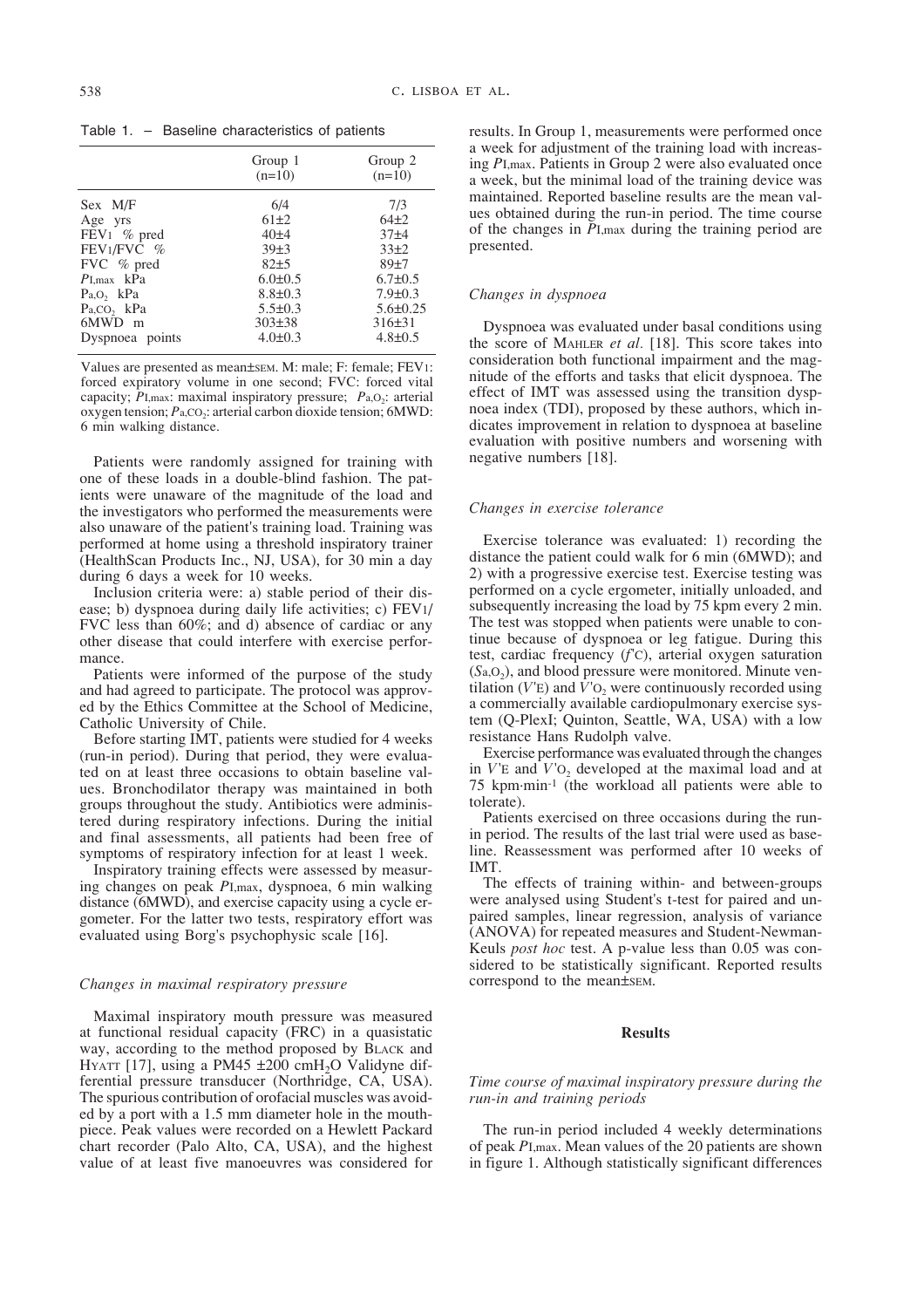

Fig. 1. – Peak maximal inspiratory pressure (*P*I,max) observed during the 4 weeks of the run-in period in the 20 patients. Values are presented as mean±SEM.

were seen between the first and the last determination (0.44 kPa; p=0.034), these differences were probably not clinically important, since values obtained in the second week were higher than those obtained in the third week. In addition, the changes in *P*I,max fell within the variability of the method in our laboratory (coefficient of variation  $(COV) = 9.5\%)$ 

Figure 2 illustrates the time course of peak *P*I,max before and during the 10 weeks training period in both groups. A significant increase was observed in Group 1 from the second week of IMT. Peak *P*I,max increased from 6.8±0.48 to 9.12±0.54 kPa after 10 weeks of IMT. In Group 2, an increase of peak *P*I,max was also found with training, but differences became significant only after 5 weeks of IMT. Peak *P*I,max increased from 6.4±0.47 to 7.6±0.48 kPa. Although the magnitude of the increase was larger in Group 1, differences between



Fig. 2. – Time course of peak maximal inspiratory pressure (*P*I,max) measured every week during the training period in both groups. The mean value obtained during the run-in period is also shown. A significant increment from the 2nd week was observed in Group 1. In Group 2 peak *P*I,max also increased significantly, but to a lesser degree and after the 5th week of inspiratory muscle training  $(IMT)$ .  $\blacksquare$ Group 1;  $\rightarrow \rightarrow$  : Group 2. Values are presented as mean±sem.

groups at the end of the training period were not statistically significant, probably due to the large scatter in individual values (fig. 2).

#### *Changes in dyspnoea*

Both groups had a similar baseline dyspnoea score (table 1). After 10 weeks of IMT, the TDI was  $+3.8\pm0.6$ points in Group 1 and  $+1.7\pm0.6$  in Group 2 (p=0.036). These results imply that after 10 weeks-of IMT, patients in Group 1, on average, were able to: 1) reassume at least one activity they had abandoned because of dyspnoea; and 2) perform greater efforts and tasks than prior to IMT, at a faster speed without presenting dyspnoea. Figure 3 shows mean values for TDI after 10 weeks of IMT.

## *Exercise performance*

*Six minute walking distance*. Table 2 shows mean± SEM values for the 6MWD and the degree of respiratory effort at the end of the test in both groups, measured with Borg's scale, before and after 10 weeks of IMT. After training, patients in Group 1 increased the walking distance  $(p<0.01)$  and presented less dyspnoea  $(p<0.05)$ . No significant changes in the 6MWD or in Borg's score were observed in Group 2. Comparison between groups, after 10 weeks of training, disclosed significant differences in Borg's score ( $p<0.05$ ), without significant differences in 6MWD, a finding that may be due to the high dispersion of values.



Fig. 3. – Mean values of transition dyspnoea index (TDI) after 10 weeks of inspiratory muscle training (IMT) in Group 1 and Group 2.

Table 2. – Distance walked in 6 min (6MWD) and respiratory effort measured with Borg's psychophysic scale before and after IMT

|         |                  | 6MWD       | Borg's score   |
|---------|------------------|------------|----------------|
| Group 1 | Before IMT       | $303\pm38$ | $6.6 \pm 0.7$  |
|         | After <b>IMT</b> | 417±34**   | $3.4 \pm 0.6*$ |
| Group 2 | Before IMT       | 316±31     | $6.8 \pm 0.6$  |
|         | After IMT        | $354\pm30$ | $5.8 \pm 0.8$  |

Values are presented as mean±SEM. IMT: inspiratory muscle training.  $\cdot$ :  $p<0.05$ ;  $\cdot\cdot$ :  $p<0.01$ , compared to value before IMT.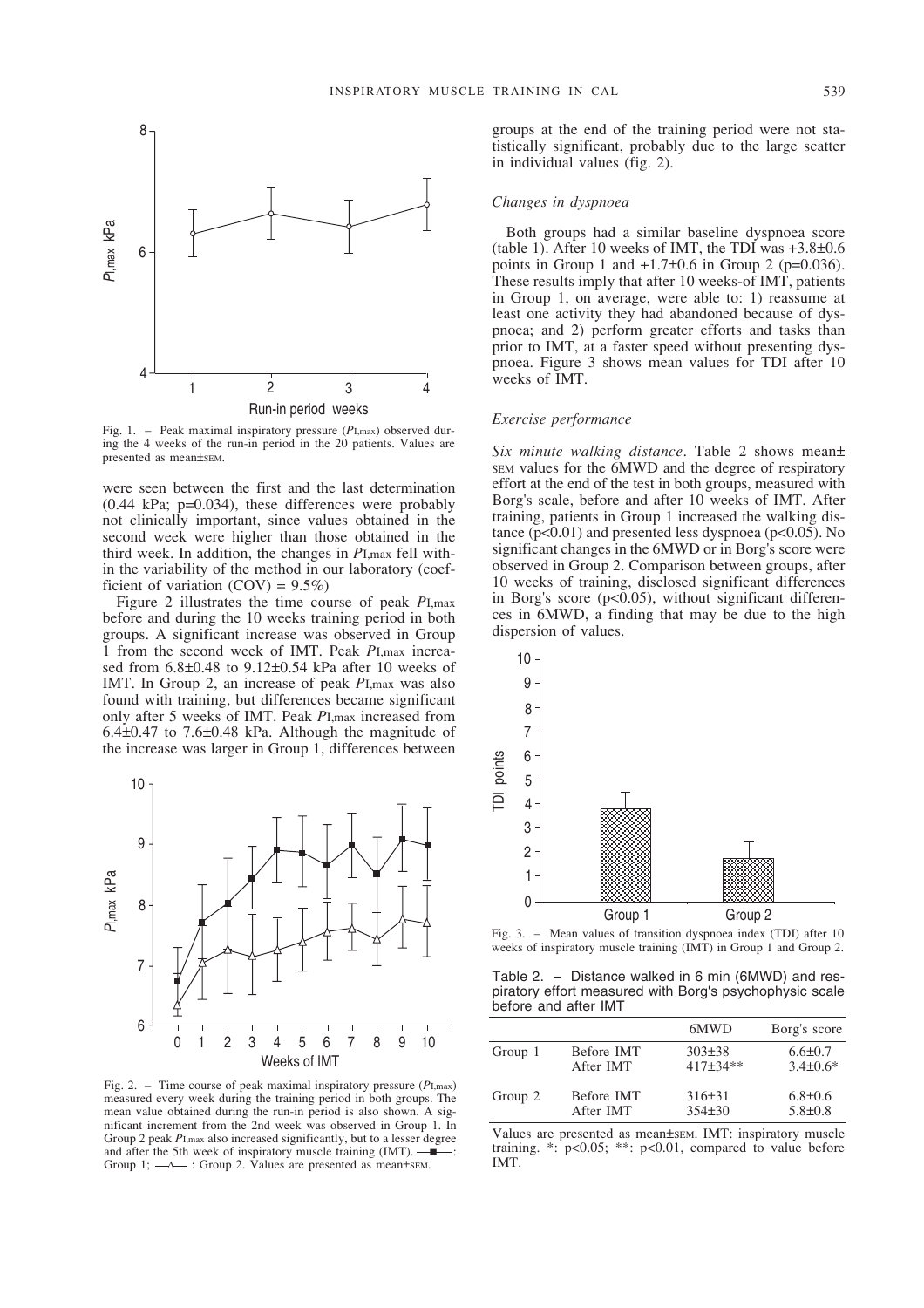

Fig. 4. – Individual percentage change in minute ventilation (∆*V*'E) (ordinate) and in oxygen consumption (∆*V*'O2) (abscissa) before and after inspiratory muscle training (IMT): a) in Group 1; and b) in Group 2. A significant correlation was found between ∆*V*'O2 and ∆*V*'E in Group 1, with no correlation in Group 2.

#### *Progressive cycle ergometer exercise*

*Maximal workload*. Maximal workload did not increase in either group after IMT (189±26 *vs* 200±28 kpm·min-1 in Group 1, and 187±30 *vs* 217±26 kpm·min-1 in Group 2). However, a significant fall both in *V*'E, (from 33±2 to  $28\pm3$  L·min<sup>-1</sup>) and in peak  $V'$ O<sub>2</sub> (from  $815\pm56$  to 749±61 mL·min-1) was observed in Group 1 after training. In contrast, patients in Group 2 presented no change in *V*'E (31±4.8 *vs* 33±4.8 L·min-1) and no change in peak *V*'O2 (782±62 *vs* 784±53 mL·min-1).

*Submaximal workload*. Figure 4 shows individual changes in *V*<sup>'</sup>E (ordinate), and in *V*<sup>'</sup>O<sub>2</sub> (abscissa) for both groups, at an exercise workload of 75 kpm·min-1 after IMT. A significant correlation between changes in *V*'E and in  $V'O<sub>2</sub>$  was found in Group 1 (r=0.92; p<0.001), whereas in Group 2 no correlation was observed.

Changes in Borg's score during maximal exercise were not statistically significant in either group.

In addition, no significant correlation between the increment in peak *P*I,max and exercise performance or dyspnoea, were observed. Changes in ventilation showed a tendency to correlate with changes in TDI (p=0.07).

# *Spirometry*

In Group 1, mild, but significant increase in FVC was observed, from 2,433 $\pm$ 173 to 2,610 $\pm$ 202 mL (p<0.001) at 10 weeks of IMT, with no changes in FEV<sub>1</sub> (993 $\pm$ ) 93 *vs* 1,002±100 mL after training). In Group 2, no changes in FVC (2,511±182 *vs* 2,422±165 mL) or in FEV1 (822±52 *vs* 792±52 mL) were observed with training.

## **Discussion**

The results of the present study show that IMT using a threshold device in patients with COPD, ameliorates dyspnoea, increases the distance the patients can walk in 6 min, and reduces the metabolic cost of a submaximal exercise. These effects were observed when a target load of 30% peak *P*I,max was employed, but not when a load of 10% was used for training. These findings suggest that most of the beneficial effects of IMT can be attributed to the magnitude of the load employed. Baseline characteristics of the two groups were similar, the number of tests applied to each group were the same, and, as the study was blinded both for the operators and the patients, it is unlikely that these results could be attributed to differences in learning or coaching. For the same reasons, a training effect of repeated measurements on inspiratory muscle strength, 6MWD and progressive exercise is also unlikely. Values for exercise were those obtained in the third baseline study after the patients had learned to perform the test adequately. Although patients were not supervised while performing the training manoeuvres at home, there is no reason to believe they were not compliant, since they attended regular weekly visits to the laboratory. Furthermore, the study shows load-dependent training effects on peak *PI.max* (fig. 2).

Since controversy exists about a learning effect on *P*I,max manoeuvres, the time course of the changes in peak *P*I,max were carefully analysed both during the 4 weeks run-in period and weekly for the 10 weeks duration of the training protocol. No substantial change in *P*I,max was found during the run-in period and a significant improvement in *P*I,max was found with both loads. However, changes with a load of 30% peak *P*I,max were seen earlier and were of a larger magnitude.

It can be argued that 30% peak *P*I,max is a relatively low load for training; however, our previous experience using a threshold device [15] as well as some of the data in the literature show that this load can be high enough to attain IMT [13]. In addition, we have recently observed that this load is equivalent to 40% of the *P*I,max sustained for 1 s. As inspiratory time (*t*I) employed during the training manoeuvres was over 1 s, we believe that the patient's inspiratory muscles were really trained with approximately 40% of the *P*I,max sustained for 1 s (unpublished observations).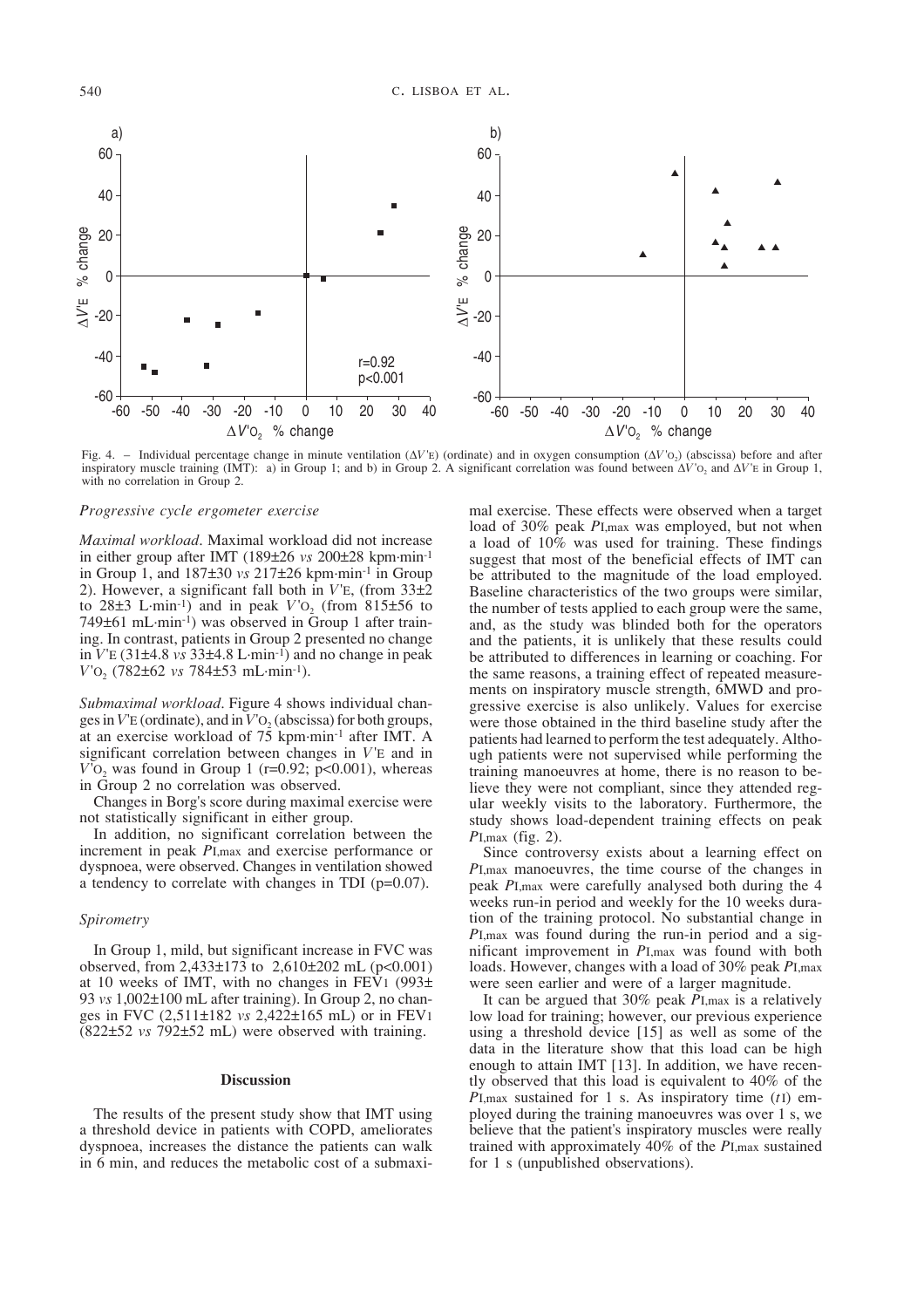The group trained with 10% peak *P*I,max was chosen as a control group. Although the ideal control group could have been one with zero load, we chose to use the minimum load given by the training device in order to have the study blinded, both for the patients and for the investigators. However, this minimal load of the device did have a training effect on *P*I,max, without effect on the other parameters studied. BERRY *et al*. [19] recently reported an increase in *P*I,max in their control group after 12 weeks of training with a load of 15% of *P*I,max.

The effect of IMT on dyspnoea was significantly greater in the group trained with the highest load. HARVER *et al*. [3] have shown a significant correlation between relief in dyspnoea and the improvement in *P*I,max measured at residual volume (RV), when the results of the trained and the results of the control subjects after IMT were analysed together. PATESSIO *et al.* [20] also found a significant correlation between the improvement in dyspnoea and the changes in *P*I,max. In a previous study, we found a significant correlation between the TDI and the percentage changes in *P*I,max after 5 weeks of IMT, when we included the group trained with a low load [15]. In the present study, however, the improvement both in *P*I,max and in dyspnoea was greater in Group 1 patients, although no correlation was found in either group separately, nor when both groups were analysed together. However, to establish a correlation between changes in *P*I,max and changes in dyspnoea is difficult because of the dependence of dyspnoea on factors others than respiratory muscle strength. There is also the possibility that as dyspnoea decreases as a result of IMT, the subject spontaneously increases his or her physical activity, leading to improved physical deconditioning, which is not reflected in inspiratory muscle strength.

After IMT, Group 1 patients exhibited a significant fall both in  $V'$ E and in  $\tilde{V}'$ <sup>O</sup>, during exercise, showing a significant correlation between both indices. Although this relationship may be considered spurious because  $V'O<sub>2</sub>$  is related to  $V'E$ , we can infer that the metabolic cost of a given level of exercise was lower after training, since patients diminished their ventilation. In Group 1, the level of *V*'E during a mild exercise reached 74% of their estimated maximum voluntary ventilation (MVV) before training and decreased to 63% after IMT.

The contribution of respiratory muscle  $V'O<sub>2</sub>$  to total *V*<sup>'</sup>O<sub>2</sub> during a given exercise in COPD patients is expected to be increased, since it has been well-documented that the oxygen cost of increasing ventilation is high in these patients [21, 22]. In the present patients, peak  $V$ <sup>'</sup>O<sub>2</sub> was approximately 800 mL·min<sup>-1</sup>, which was mildly reduced as compared to normal subjects of the same age [23]. The level of maximal exercise achieved by these patients however, was only 189 kpm·min-1. This discrepancy between peak  $V$ <sup>'</sup>O<sub>2</sub> and workload suggests either that patients were physically deconditioned or that the oxygen cost of breathing accounted for a large proportion of their exercise  $V'O<sub>2</sub>$ .

The present results are not in agreement with those reported by FLYNN *et al*. [10], who employed a similar training device. After 6 weeks of training, they observed a significant improvement in inspiratory muscle performance without changes in peak  $V'O<sub>2</sub>$ , maximal workload and 12 MWD. The main difference between the study by FLYNN *et al.* [10] and the present study was the length of the training period (6 *vs* 10 weeks), which could account for the different results on exercise performance.

*V*<sup>'</sup>O<sub>2</sub> and *V*<sup>'</sup>E for the same level of exercise were reduced in patients trained with a load of 30% peak *P*I,max, as compared with baseline evaluation. Although we cannot demonstrate a mechanism responsible for the fall in  $V'$ E and  $V'$ O<sub>2</sub> during exercise after IMT with the present data, we can speculate on at least two possibilities that separately or together could be responsible for our findings. It is possible that with IMT, Group 1 patients could have achieved some degree of general physical training because of less dyspnoea and consequent increase in daily life activities [24]. CASABURI *et al*. [25] have recently demonstrated, in COPD patients, that exercise training diminishes lactic acid production during exercise, thus lowering the ventilatory drive, and, as a consequence, ventilation falls. As we did not measure lactic acid during the exercise test, we have no data to support this hypothesis. However, the significant correlation between the fall in  $V'$ E and in  $V'$ <sub>O<sub>2</sub></sub> during exercise observed in Group 1 patients leads us to postulate that a decreased respiratory stimulus could be an important mechanism responsible for the reduction in *V*'E and in the metabolic cost of exercise.

Another possible explanation for the fall in  $V'O<sub>2</sub>$  during exercise after IMT is an increase in the efficiency of the respiratory pump. This effect could be due to changes in the pattern of recruitment of the inspiratory muscles during exercise or to a global increment in their efficiency, independent of the groups recruited during exercise. In support of this hypothesis, COUSER *et al*. [26] have recently demonstrated in COPD patients that training the upper extremities reduces the metabolic cost and the ventilatory requirements of elevating the arms, a manoeuvre that also elicits dyspnoea. The effects of IMT found in the present study could be analogous to this situation.

BOUTELLIER and PIWKO [27] and BOUTELLIER and coworkers [28] demonstrated, in normal sedentary and trained subjects, that IMT using isocapnic hyperventilation increases both respiratory and exercise endurance. They also observed a significant fall in *V*'E and a reduction in blood lactate during exercise, that were attributed to a reduction in lactic acid production by the respiratory muscles after IMT. The fall in *V*<sup>'</sup>E and *V*<sup>'</sup>O<sub>2</sub> that we observed during a progressive bicycle exercise after IMT is consistent with their results [26, 27]. To further evaluate the mechanisms involved in these effects, it could be useful to measure exercise endurance at a given percentage of the patient's maximal workload and to correlate changes in  $V$ <sup>E</sup> and  $V$ <sup>O</sup><sub>2</sub> with changes in respiratory efficiency measured during unloaded increasing ventilation.

In summary, the results of the present study demonstrate that inspiratory muscle training using a threshold device with a target load of 30% peak maximal inspiratory pressure relieves dyspnoea, improving performance of daily life activities, and reduces the metabolic cost of exercise in patients with chronic airflow limitation, an effect that could be explained by a reduction in minute ventilation during exercise or by some degree of physical training attained with inspiratory muscle training.